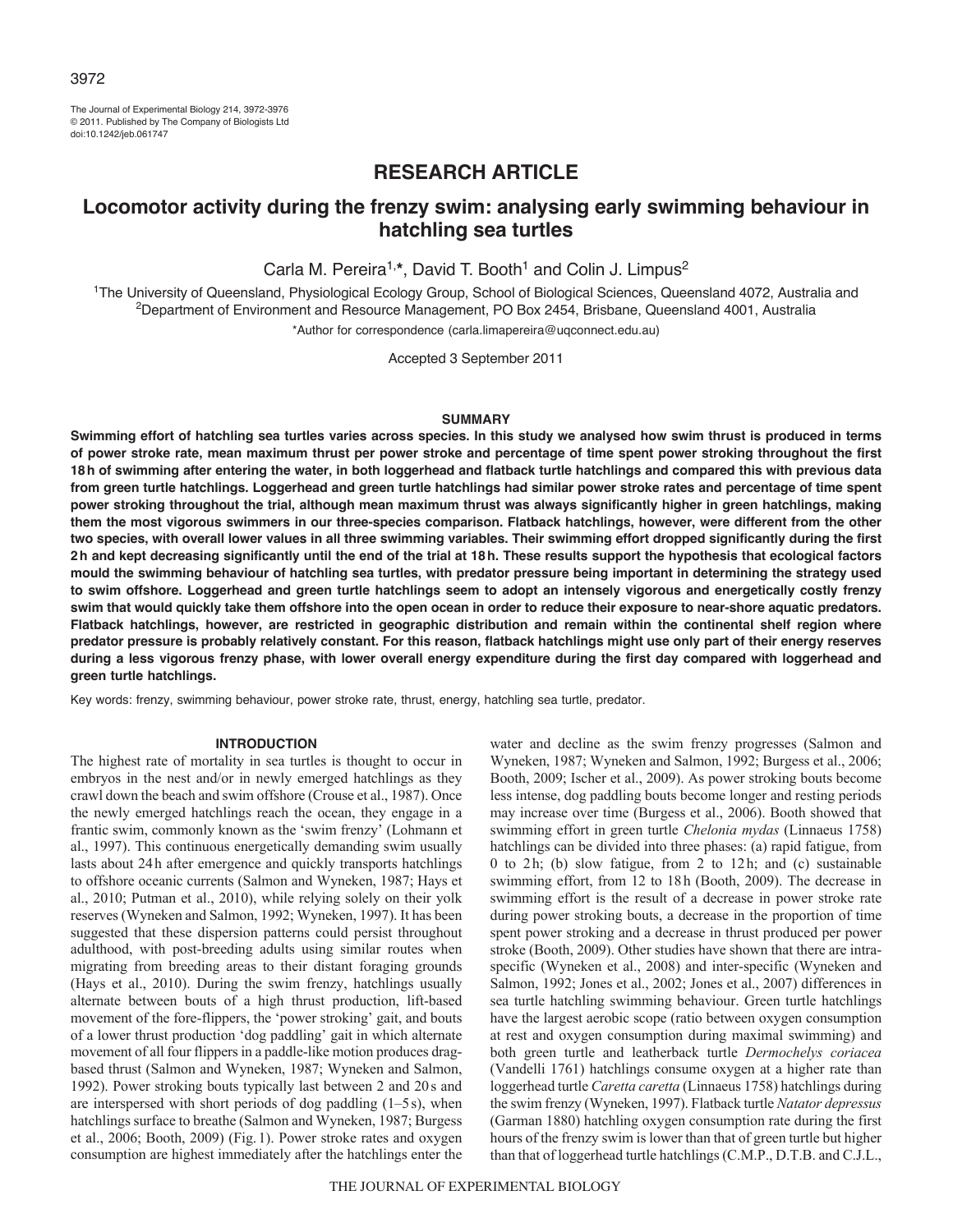

Fig. 1. Sample of thrust produced by green turtle hatchlings during swimming (modified from Booth and Evans, 2011), showing the power stroking and dog paddling behaviours. The dashed line represents the mean maximum thrust per power stroke.

unpublished). Swimming speed and power stroking rates also vary among species, with green turtle hatchlings having the highest values, followed by loggerhead turtle hatchlings, with lowest values in leatherback turtle hatchlings (Wyneken, 1997). Although seemingly less active, when motivated, flatback hatchlings can be faster swimmers than green turtles (Salmon et al., 2010), as they seem to be able to detect predators and take avoidance action (Salmon et al., 2009), unlike green turtle hatchlings, which keep swimming straight ahead when approached by predators (Gyuris, 1994). Each species appears to have developed a different swimming strategy in response to predator pressure in shallow near-shore waters (Chung et al., 2009a; Chung et al., 2009b; Salmon et al., 2009). Hatchings of green turtles, loggerhead turtles and leatherback turtles engage in a frenzy swim as they enter the sea in order to minimize the time spent in shallow water and thus decrease the chance of encountering predators (Gyuris, 1994; Gyuris, 2000; Booth et al., 2004; Whelan and Wyneken, 2007; Salmon et al., 2009). Hawksbill *Eretmochelys imbricata* (Linnaeus 1766) hatchlings, however, appear to use a different strategy in which they may hide in flotsam or remain inactive to minimize detection by predators during the first few days of off-shore dispersion (Chung et al., 2009a). Flatback turtle hatchlings, on the other hand, appear to have a less intensive (C.M.P., D.T.B. and C.J.L., unpublished) but more prolonged frenzy swim period of up to 4days (Salmon et al., 2009), although this species' swimming behaviour is still poorly understood (Wyneken, 1997; Salmon et al., 2009).

In this study we analysed differences in swimming behaviour in terms of thrust production, power stroke rate during a power stroking bout, mean maximum thrust per power stroke and the proportion of time spent power stroking in loggerhead turtle and flatback turtle hatchlings and compared it with previous data from green turtle hatchlings. We hypothesized that flatback hatchlings would have a less vigorous frenzy swim characterized by lower power stroke rates and longer dog paddling periods because they do not swim long distances to reach oceanic currents but instead remain in inshore water inside the continental shelf (Limpus, 2008b).

## **MATERIALS AND METHODS Study site**

This research conforms with Australian Animal Welfare laws and was approved by a University of Queensland Animal Ethics Committee (approval no. SBS/481/09).

We conducted this study at Mon Repos Conservation Park (24°48'S, 152°27'E), the largest and best monitored turtle rookery on the east coast of the Australian mainland (Pfaller et al., 2008). This rookery typically has 200–300 loggerhead turtle (*C. caretta*) females and 5–10 flatback turtle (*N. depressus*) females nesting each nesting season (Limpus et al., 1984; Limpus and Limpus, 2003; Limpus, 2008a; Limpus, 2008b).

### **Evaluation of swimming behaviour**

Newly emerged loggerhead and flatback turtle hatchlings were collected between 5 January and 11 February 2010. We monitored nests for emergence throughout the night, and when an emergence event occurred, a single hatchling from a nest was captured and transported dry in a bucket to the laboratory. This process took between 10 and 15min and during transport hatchlings crawled around inside the bucket, a behaviour similar to a wild hatchling crawling down the beach towards the sea.

Swimming behaviour was measured during the first 18h of swimming by a previously published method (Booth, 2009). Briefly, hatchlings were placed in a tank  $(34 \text{ cm} \log \times 28 \text{ cm})$ wide  $\times$  19 cm high) filled with 16 cm of 28 $\degree$ C seawater, the average offshore water temperature at Mon Repos (28±1°C) (Bennett, 1986). The tank was painted black except on one side, where a low intensity light was placed to induce directional swimming. The hatchling was fitted with a lycra harness with an attached monofilament tether, connected to a force transducer to measure thrust produced during swimming (MLT050 ADInstruments, Colorado Springs, CO, USA). The force transducer was connected to a bridge amplifier (ML112 ADInstruments) and the output of the bridge amplifier recorded via a data acquisition system (Power Lab 8/20 using LabChart v6.0 software, ADInstruments). Thrust was sampled at 40Hz. The length of the tether was adjusted so that the hatchling could swim freely without touching the walls or bottom of the tank. The force transducer was calibrated before and after each swimming trial by suspending a known mass from the force transducer. Water temperature in the tank was monitored by a thermocouple converter (SMCJ-T Omega.com, Omega Engineering Inc., Stamford, CT, USA). Mean thrust, mean stroke rate per power stroking bout and proportion of time spent power stroking were calculated for each individual hatchling turtle, using LabChart v6.0, at 10 min intervals throughout the entire 18h period of swimming. All results were confirmed manually and corrected if necessary. In addition, the mean maximum thrust produced in each power stroking bout was also determined for each hatchling by scanning the raw data and calculating the mean between peaks of overall thrust (Fig. 1) at 10min intervals. Change points were calculated in R (www.r-project.org) with the methods of CUSUM and Segmented Linear Models to estimate when there was a significant change in swimming behaviour.

#### **Statistical analysis**

Data of green turtle hatchlings from a previous study (Booth, 2009) were included to enable comparisons across three species. Repeated measures ANOVA were used to assess the effect of time and species on mean thrust production, stroke rate during a power stroking bout, mean maximum thrust per power stroking bout and repeated measures ANOVA after an arcsin transformation used to compare the proportion of time spent power stroking. For all four variables, a Tukey *post hoc* test for uneven sample sizes was used for crossspecies comparisons at four different times: the first 10min (0–10min), at 2h (1h 50min to 2h), at 12h (11h 50min to 12h) and the last 10min (17h 50min to 18h) of the swimming trial. Statistical significance was assumed if *P*<0.05.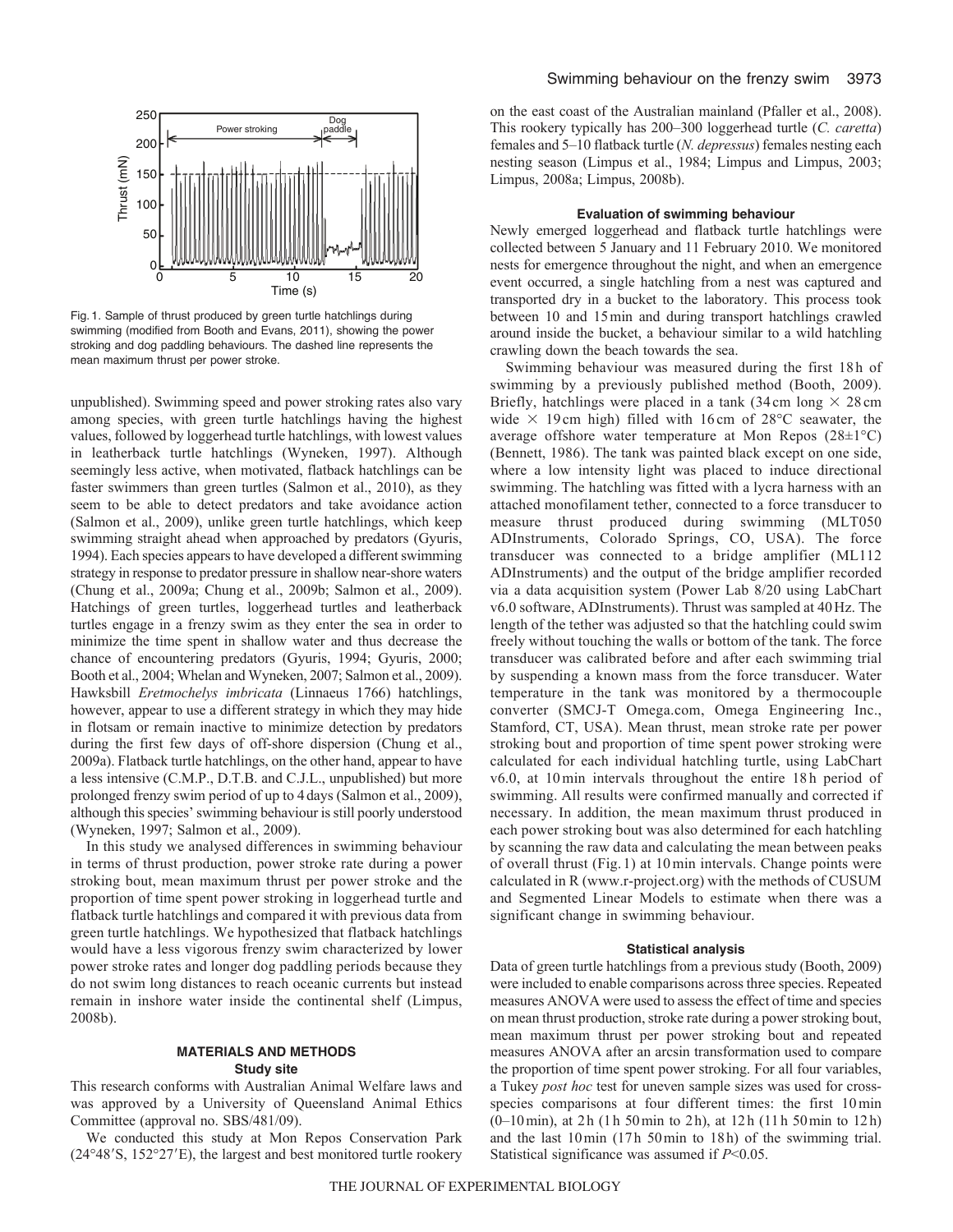## 3974 C. M. Pereira, D. T. Booth and C. J. Limpus

#### **RESULTS**

A total of 28 hatchlings were swum: 15 loggerhead turtles and 13 flatback turtles; data from 5 green turtle hatchlings collected by Booth (Booth, 2009) were also included for comparison. Hatchlings swam no more than a centimetre below the surface, a behaviour that has been described as typical during the off-shore swimming of hatchling sea turtles, probably to reduce surface drag (Hays et al., 2001) and minimize their visibility to aerial predators (Witherington and Salmon, 1992; Hays, 2001). The change point analysis did not accurately distinguish the exact 10min period when the rate of change of a variable occurred because of individual variation, so we report such changes in terms of a range of time periods when these transitions were made.

#### **Mean thrust production**

Mean thrust production decreased with swimming time in all three species ( $P<0.001$ ) and was significantly different between species (*P*<0.001). The pattern of change of mean thrust production was similar in green turtle and loggerhead turtle hatchlings: a relatively rapid decline in mean thrust during the first 2h, followed by a more gradual decline with significant changes between 5 and 8h and between 10 and 12h, after which mean thrust remained relatively constant (Fig.2A). In flatback turtle hatchlings, mean thrust declined relatively rapidly during the first 2h, and then continued to decrease at a moderate rate until the trial ended at 18h (Fig.2A). Mean thrust production was similar in green and flatback turtle hatchlings but greater than that in loggerhead turtle hatchlings during the first 10min of swimming. At 2h, mean thrust was greatest in green turtles, intermediate in flatback turtles and lowest in loggerhead turtles. At 12h, green turtles still maintained the greatest mean thrust, while the thrust of flatback turtles had fallen to a level similar to that of loggerhead turtles, and by 18h green turtles remained the strongest thrust generators, followed by loggerhead turtles, with flatback turtles now producing the lowest thrust (Fig.2A).

## **Power stroke rate during a power stroking bout**

Power stroke rate during a power stroking bout decreased with swimming time (*P*<0.001) and was significantly different between species ( $P<0.001$ ), with loggerhead and green turtles having similar power stroking rates throughout the entire 18h trial (Fig.2B). The magnitude and pattern of the decrease in power stroke rate was almost identical in green and loggerhead turtle hatchlings: a rapid decrease in the first 2h, followed by a slower decrease until 8–12h, with stroke rate then remaining relatively constant until the end of the trial (Fig.2B). Power stroke rate of flatback turtle hatchlings was lower than that of green and loggerhead turtle hatchlings throughout the swimming trial, and decreased at a relatively rapid rate during the first 4h of swimming, before remaining relatively constant for the last 14h of the 18h swimming trial (Fig.2B).

#### **Mean maximum thrust per power stroke**

Mean maximum thrust per power stroke decreased with swimming time (*P*<0.001) and was significantly different between species (*P*<0.001). The pattern of change in mean maximum thrust with time was similar in green and loggerhead hatchlings, with a gradual decrease for the first 10–12h, after which it remained relatively constant (Fig.2C). However, maximum thrust for green turtles was approximately twice that of loggerhead turtles (Fig.2C). Mean maximum thrust of flatback turtle hatchlings decreased rapidly during the first 2h of swimming, continued to decrease gradually until 10–12h and then remained relatively constant (Fig.2C). Mean maximum thrust was significantly lower for flatback turtle hatchlings



Fig. 2. Change in swimming variables with swimming time during the first 18 h of the frenzy swim of green (*Chelonia mydas*), loggerhead (*Caretta caretta*) and flatback (*Natator depressus*) turtle hatchlings swum in seawater at 28°C. (A) Mean thrust. (B) Power stroke rate during a power stroking bout. (C) Mean maximum thrust per power stroke. (D) Proportion of time spent power stroking.

than for both green and loggerhead turtle hatchlings from 4 to 18 h.

#### **Proportion of time spent power stroking**

The proportion of time spent power stroking remained relatively constant throughout the 18h swimming trial in loggerhead turtle hatchlings (mean 85%, range 72–89%) and decreased slightly from 85% to 70% over the 18h swimming trial in green turtle hatchlings, but there was no significant difference between loggerhead and green turtle hatchlings (Fig.2D). In green turtle hatchlings, the decrease from 85% to 70% occurred between 10 and 12h (Fig.2D). The proportion of time spent power stroking by flatback hatchlings decreased from 80% to 50% in the first 2h of swimming, with another significant change around 10–12h (decrease from 50% to 30%), from which it continued to decrease slowly until it reached just 20% by the end of the swimming trial (Fig.2D).

#### **DISCUSSION**

The method used to assess the swimming effort in this study has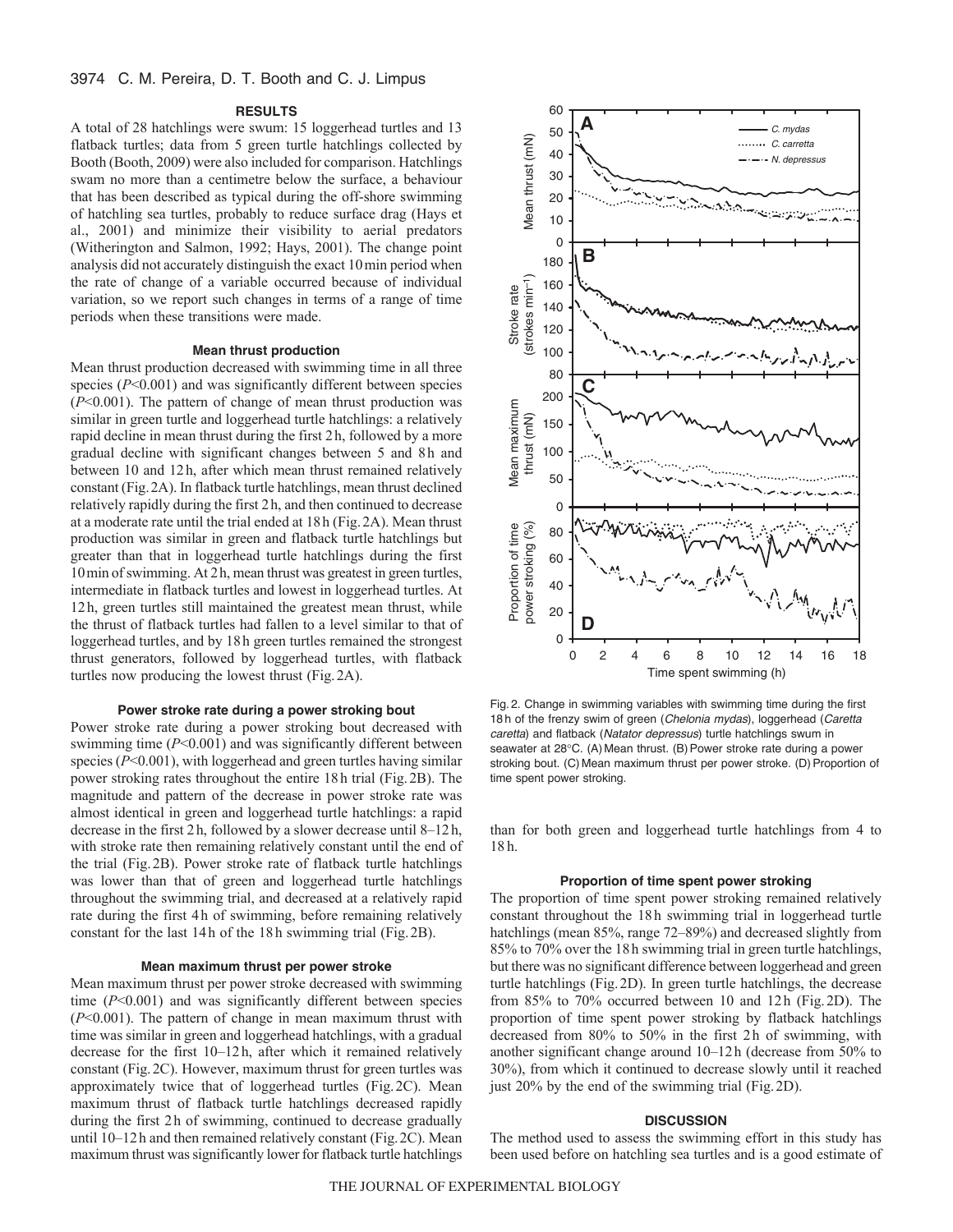the free-swimming behaviour (Wyneken, 1997). Despite the generally similar pattern of decrease in mean swim thrust with time in green, loggerhead and flatback turtle hatchlings, there were differences in the swimming behaviour of flatback turtle hatchlings compared with that of loggerhead and green turtle hatchlings.

## **Loggerhead and green turtle hatchlings**

Loggerhead hatchling swimming behaviour during the first 18h of the swim frenzy is similar to that reported by Booth for green turtle hatchlings (Booth, 2009), in that it can be divided into three, possibly four, distinct phases: rapid fatigue (0–2h), slow fatigue (2–12h, possibly divided into a block between 5 and 8h and another between 10 and 12h) and sustainable effort (12–18h). There were no significant differences in either power stroke rate during a power stroking bout or the proportion of time spent power stroking over the entire 18h swimming trial between green and loggerhead turtle hatchlings (Fig.2B,D), but there was a difference in mean maximum thrust (Fig.2C). During the rapid and slow fatigue phases, decreased swimming effort in both species was caused by decreases in both stroke rate and mean thrust per stroke, but the percentage of time spent power stroking remained relatively constant. The pattern of decrease in mean maximum thrust with swimming time was also very similar in green and loggerhead turtle hatchlings, although green turtle hatchlings always had a maximum thrust that was twice that of loggerhead turtles (Fig.2C) and, consequently, mean thrust of green turtle hatchlings was also twice that of loggerhead turtle hatchlings (Fig.2A). Wyneken has shown that green and loggerhead turtle hatchlings have the same flipper movement while power stroking and dog paddling (Wyneken, 1997); therefore, the differences in swim thrust cannot be attributed to differences in swimming pattern. We believe these differences are related to foreflipper size. Green turtle hatchlings from Heron Island are larger in size and have a larger front-flipper total length (FTL) to straight carapace length (SCL) ratio (0.97, D.T.B., unpublished), compared with loggerhead hatchlings from Mon Repos (0.93, C.M.P., D.T.B. and C.J.L., unpublished). The higher swim speed of green turtle hatchlings (Wyneken, 1997) could also be a consequence of these differences in morphology.

#### **Flatback turtle hatchlings**

Flatback turtle hatchlings have different swimming attributes from those of green and loggerhead turtle hatchlings. Although also showing the largest decrease in swimming effort within the first 2h of entering the water, the swimming effort of flatback turtle hatchlings, unlike that of green and loggerhead turtles, continued to decrease throughout the 18h swimming trial. The decrease in swimming effort during the first 2h was also much sharper than that of green and loggerhead turtle hatchlings. In flatback turtle hatchlings, the decrease in swimming effort was caused by decreases in all three swimming variables: power stroking rate, mean maximum thrust per stroke and percentage of time spent power stroking; as in green and loggerhead turtle hatchlings, the proportion of time spent power stroking did not change much during the 18h swimming trial. Compared with that of green and loggerhead turtle hatchlings, flatback turtle hatchling stroke rate during a power stroking bout was much lower (Fig.2B), less time was spent power stroking (Fig.2D), and their maximum thrust per power stroke, although starting high, rapidly decreased during the first 2h of swimming (Fig. 2C). Flatback turtle hatchling mean FTL is 4.76±0.05cm (C.M.P., D.T.B. and C.J.L., unpublished), with a body ratio FTL/SCL of 0.8, which is lower than that of green and loggerhead turtle hatchlings and may explain why flatback

hatchlings have a relative low maximum thrust per power stroke. Salmon and colleagues showed that flatback hatchlings spend their entire first day swimming and that the proportion of time spent swimming only falls slightly during the next 3days (Salmon et al., 2009), implying that flatback turtle hatchlings might have a greater and more sustained frenzy swim than green or loggerhead turtle hatchlings. However, the older technology used in their study (Salmon et al., 2009) only allowed them to detect whether a hatchling was swimming or not swimming, and could not detect the thrust produced during swimming, or the proportion of time spent power stroking or dog paddling. The current study also found that flatback hatchlings swim close to 100% of the time during the first day, but although the turtles remained continuously active, the swimming effort decreased remarkably, and the proportion of time spent power stroking decreased and the proportion of time spent dog paddling increased dramatically during this time.

#### **Ecological interpretation**

These results support the hypothesis posed initially that flatback hatchlings would have a different swimming behaviour from that of green and loggerhead turtles because of their different life-history pattern. Flatback turtles do not have an oceanic phase and this might be the reason for the shorter period of vigorous swimming during their dispersion. A short vigorous spurt might be enough to allow the hatchlings to escape the presumed higher predation pressure of the shallow near-shore waters and, once this is achieved, a more relaxed swimming effort suffices. According to the 'predation risk hypothesis' (Chung et al., 2009a; Chung et al., 2009b), species like the green and loggerhead turtle are expected to have a change in swimming behaviour as they leave shallow near-shore waters and enter deeper off-shore waters, given the predation pressure adjacent to the natal beach is likely to be much higher than the predation pressure off-shore in oceanic currents where hatchlings spend the next few years of their life (Salmon et al., 2009). The dramatic dropoff in swimming effort in the first 2h (this study), followed by further decreases in swim effort over the next week (Wyneken and Salmon, 1992) by green and loggerhead turtle hatchlings is consistent with this hypothesis. In species like the flatback turtle, where the predation pressure off the natal beach is thought to be similar to that in near-shore waters, the predation hypothesis predicts little change in sea turtle hatchling swimming behaviour (Salmon et al., 2009). The finding that the proportion of time that flatback hatchlings spend swimming changes little over the first 4days of swimming supports this hypothesis (Salmon et al., 2009). However, in this study we found that, although swimming is continuous during the first 18h after entering the water, as previously suggested, swimming effort decreases dramatically during the first 2h and continues to decrease during the following 16h, which is consistent with the predation hypothesis if the predation pressure on flatback hatchlings is highest immediately adjacent to the nesting beach. Further studies on predation rates of flatback turtle hatchlings during the off-shore dispersion phase are encouraged, in order to confirm the importance of the predation hypothesis in shaping their swimming behaviour.

The lower overall swimming effort of flatback turtle hatchlings, along with the possibility of bigger yolk reserves as a consequence of a bigger body mass (Walker and Parmenter, 1990), suggests that flatback turtles could survive without feeding for a longer period of time than either green or loggerhead hatchlings. Indeed, flatback hatchlings confined to pools do not show any interest in feeding during the first 4days in the water, unlike loggerhead and green hatchlings, which start feeding after 2–3 days (Salmon et al., 2009). The ability to have a prolonged fasting period may also be